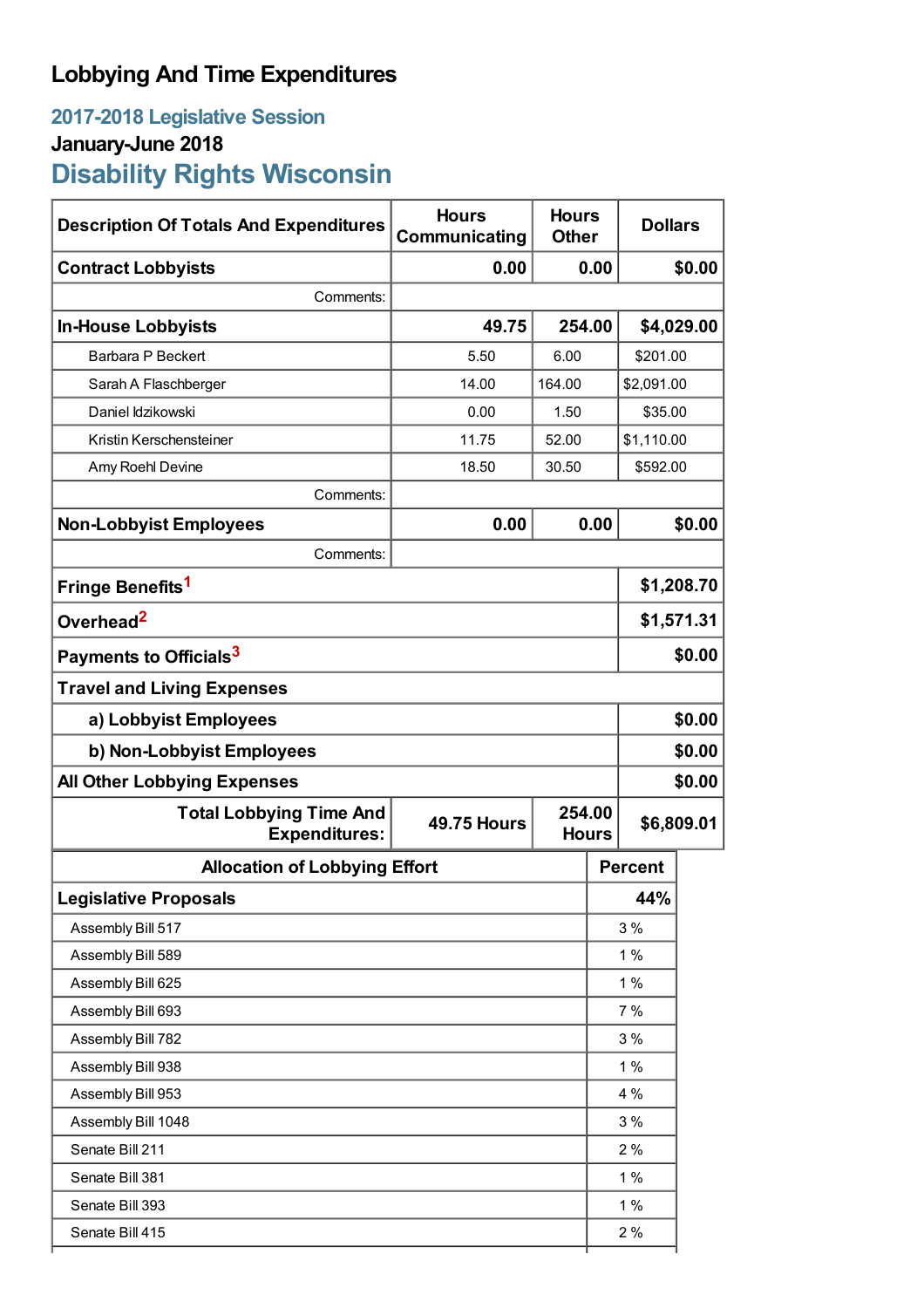| <b>Total Reported Lobbying Effort:</b>                                                                             |             |  |
|--------------------------------------------------------------------------------------------------------------------|-------------|--|
| <b>All Other Matters</b>                                                                                           | 0%          |  |
| <b>Minor Efforts</b>                                                                                               | 0%          |  |
| Revisions to Long-Term Care System                                                                                 | 1%          |  |
| Implementation of federal Home and Community-Based Settings Rule                                                   | 1%          |  |
| Voucher Schools - Considerations for Students with Disabilities                                                    | 1%          |  |
| Quality Education for Students with Disabilities                                                                   | 18 %        |  |
| Increasing Competitive Integrated Employment                                                                       | 1%          |  |
| Mental health services                                                                                             | 2%          |  |
| long term care for people with disabilities including Family Care, IRIS, and<br>children's long term care services | 1%          |  |
| School accountability for students with disabilities                                                               | 5 %         |  |
| CLTS waiver program funding                                                                                        | 1 $%$       |  |
| Teacher rights and protections act - LRB 0917                                                                      | 1%          |  |
| LRB 1898 relating to seclusion and physical restraint of pupils                                                    | 4 %         |  |
| Blue Ribbon Commission on School Finance                                                                           | 9%          |  |
| <b>Topics Not Yet Assigned A Bill Or Rule Number</b>                                                               | 45%         |  |
| Permanent revisions to PI34 related to Emergency Rule 1623                                                         | 6%          |  |
| <b>Administrative Rulemaking Proceedings</b>                                                                       | 6%          |  |
| Health Services: Mental Health, Public Health, and Other Programs                                                  | 1%          |  |
| <b>Health Services: Medicaid Services</b>                                                                          | 1%          |  |
| <b>Health Services: Care and Treatment Services</b>                                                                | 1%          |  |
| <b>Corrections: Juvenile Corrections</b>                                                                           | 1%          |  |
| <b>Corrections: Adult Corrections</b>                                                                              | 1%          |  |
| <b>Budget Bill Subjects</b>                                                                                        | 5%          |  |
| March 2018 Special Session Assembly Bill 5                                                                         | 1%          |  |
| March 2018 Special Session Assembly Bill 4                                                                         | 1%          |  |
| March 2018 Special Session Assembly Bill 3                                                                         | 1 %         |  |
| March 2018 Special Session Assembly Bill 2                                                                         | 1%          |  |
| March 2018 Special Session Assembly Bill 1                                                                         | 1%          |  |
| January 2018 Special Session Assembly Bill 2                                                                       | 1%          |  |
| Senate Bill 807                                                                                                    | 3%          |  |
| Senate Bill 689                                                                                                    | 2%          |  |
| Senate Bill 624                                                                                                    | 1%          |  |
| Senate Bill 552                                                                                                    | 1%          |  |
| Senate Bill 465<br>Senate Bill 514                                                                                 | 1%<br>$1\%$ |  |
|                                                                                                                    |             |  |

## **Report Certified On: Tuesday, July 31, 2018**

1.

Fringe benefits are automatically calculated as 30% of salary.Overhead is automatically calculated as 30% of salary plus fringe. If you wish to manually calculate fringe benefits and overhead,click the Calculate Fringe and Overhead button below:

### 2.

Fringe benefits are automatically calculated as 30% of salary.Overhead is automatically calculated as